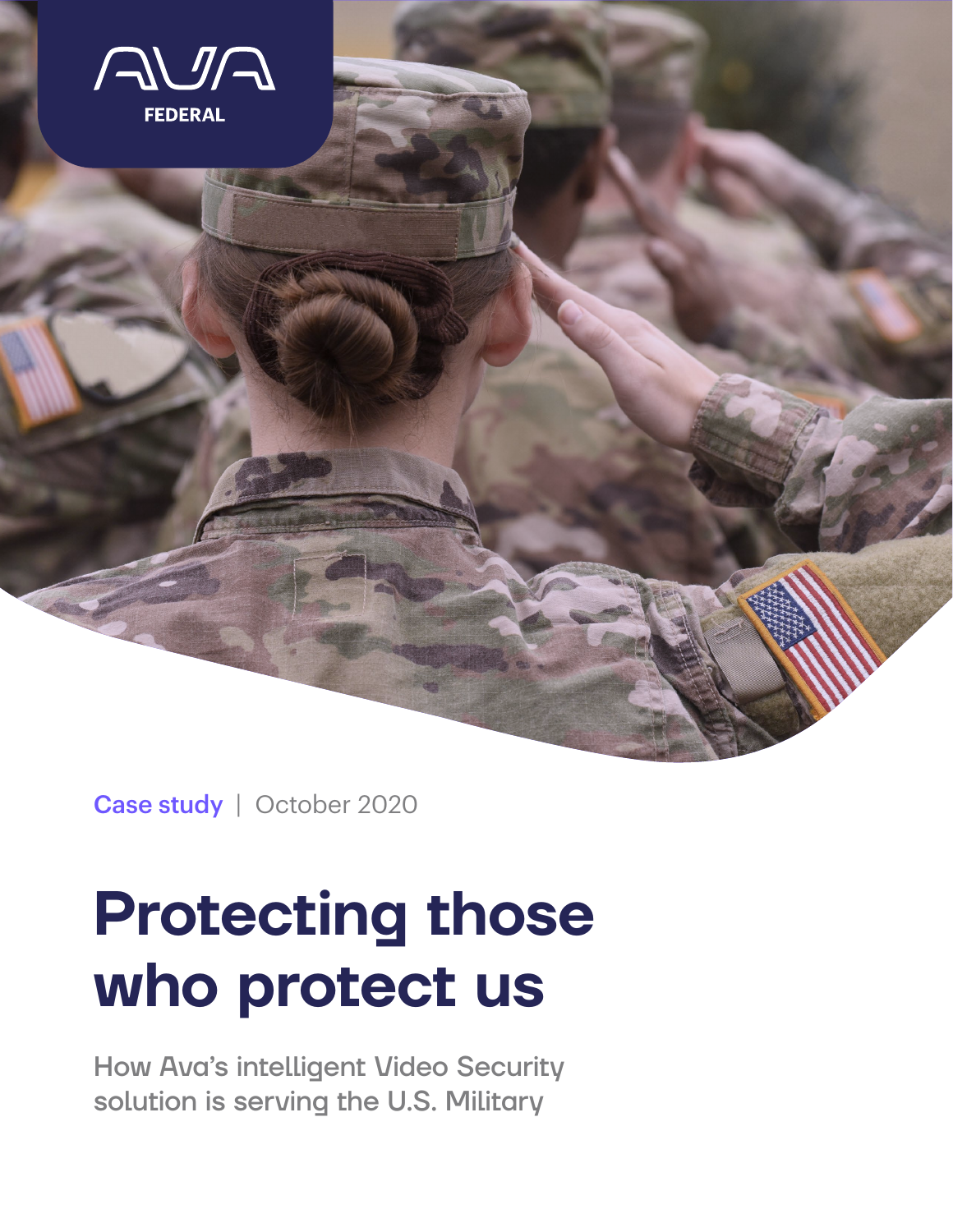## **High standards for physical security at a U.S Military Base**

As a multi-faceted community with several buildings, public safety services, healthcare facilities, schools, childcare, barracks, a commissary and a visitor's center, a typical U.S. Military base is a city in itself. Beyond the protection of armed forces personnel, the base is responsible for the safety of many civilians and civil servants.

With such high standards and complex needs, U.S Military bases recognize the need for intelligent security systems that enable proactive monitoring, provide fast and smart forensics and comply with NDAA Section 889.

### **A system that can reduce:**



### **A system that can enable:**

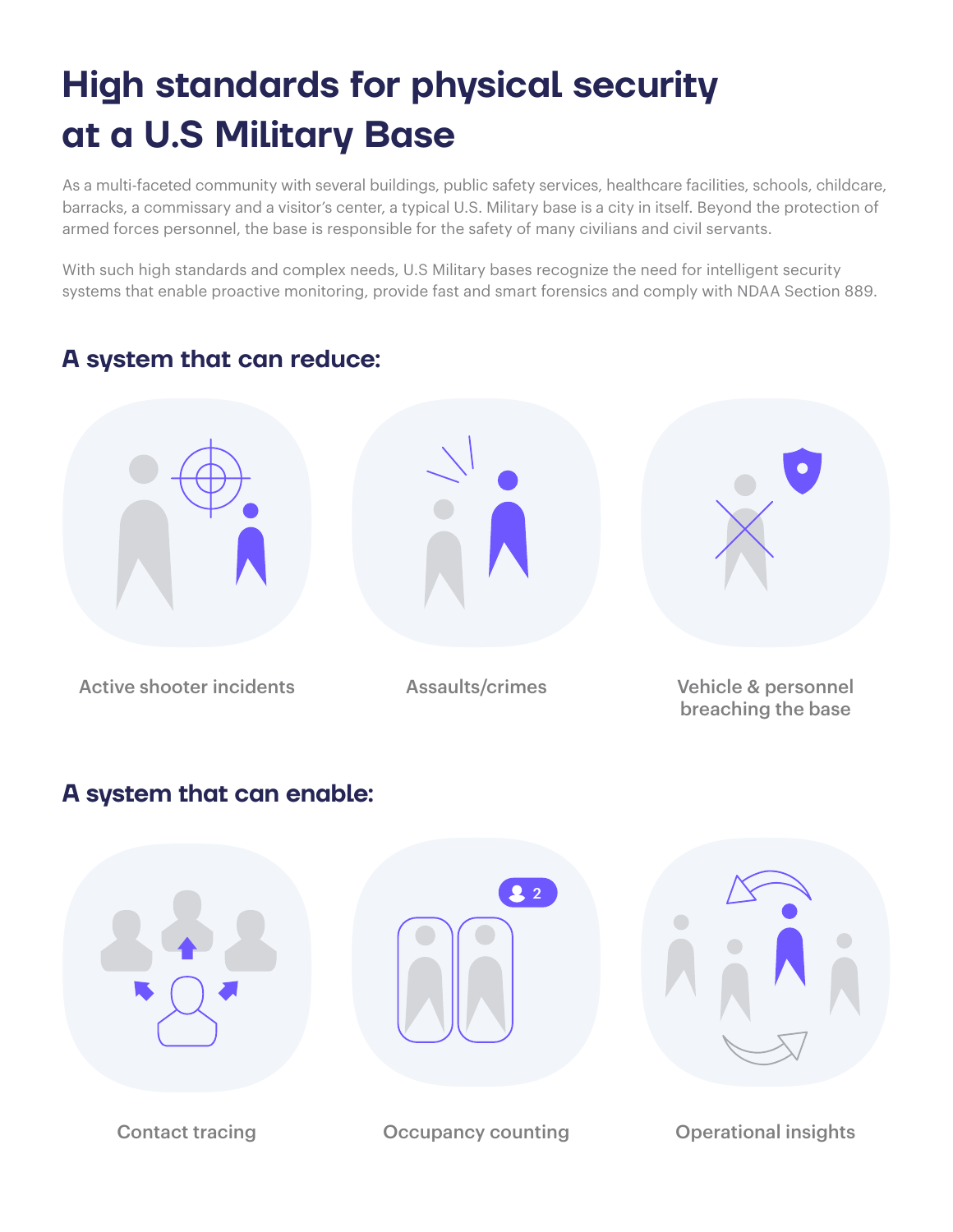## **Challenges faced by the Base**

Many U.S. Military bases, realize that their current video surveillance platform creates challenges that if left unresolved, could result in life-threatening consequences. These challenges include:



#### Inadequate situational awareness.

The size and diversity of the base pose a challenge. Past security measures led to gaps in coverage, leaving the base vulnerable to both internal and external threats.

In addition, the Covid-19 pandemic created the need for increased situational awareness. Without a real-time and dynamic understanding of the environment, it became increasingly difficult to enforce preventative measures to control and mitigate the risk of transmission.



Speed is critical. Within the confines of the Military Base, the consequences of slow incident response time can be devastating and even sometimes deadly.

The longer it takes for the Security Operation Center (SOC) to gather, understand, and analyze the details of the incident, the greater the threat becomes. It became clear that responding to an Active Shooter, vehicle breach, or an assault, required immediate action that wasn't available through their existing technology.





#### Limited real-time analytic capabilities.

The Base wanted to prevent incidents from occurring rather than reacting after an incident has occurred. The traditional method of receiving an emergency call and responding after the fact was too costly, The Base needed a platform that would provide the security team with automation notifications and alerts based on anomalies and rule-violations that were captured on video.

#### NDAA-889 compliance.

All military bases must meet the NDAA-889 compliance which states that the U.S. Government has banned specific telecommunications and video surveillance equipment utilizing chips manufactured in China. Government contractors must help agencies remove/ replace banned equipment by Aug 12, 2021.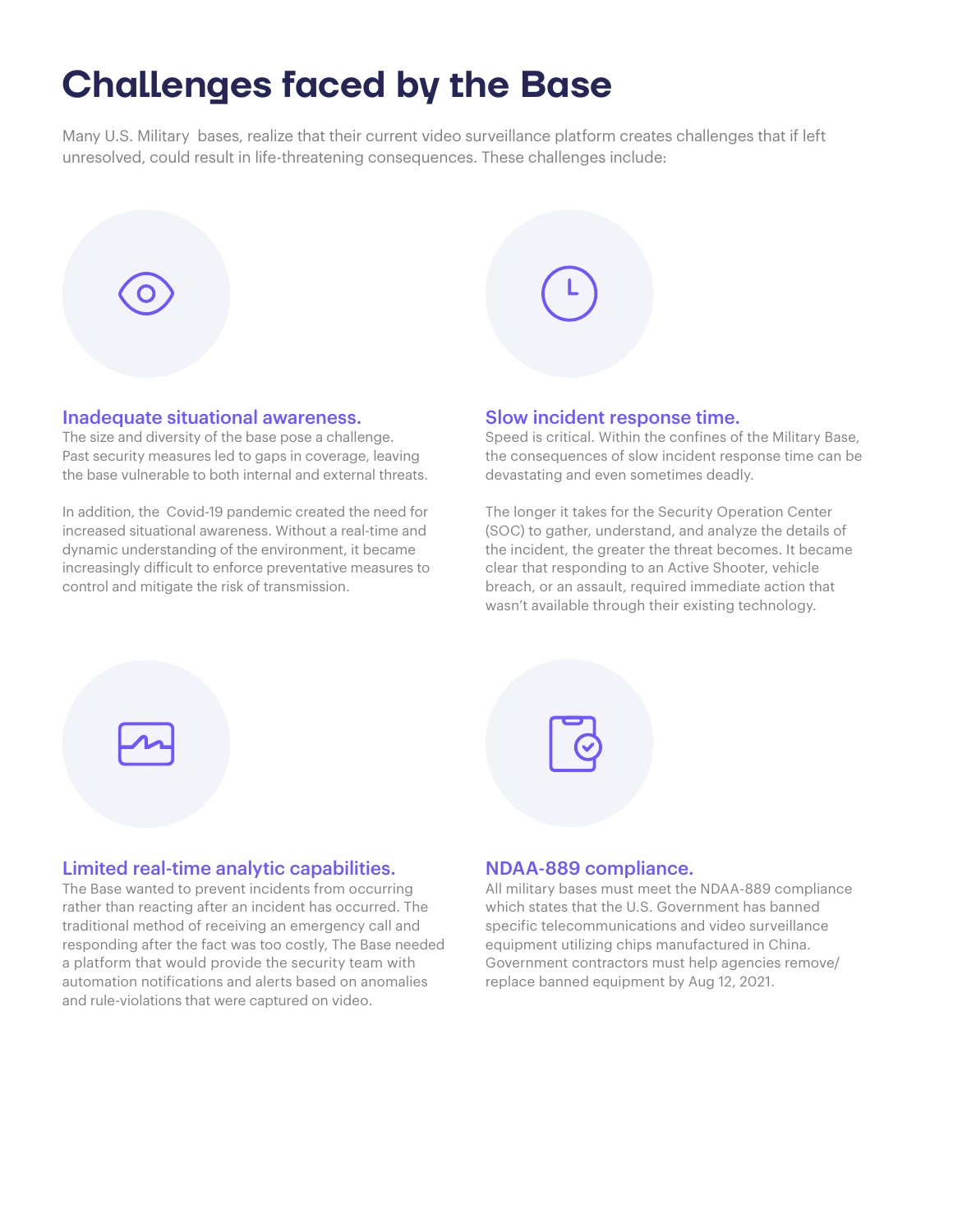## **Why Ava?**

One U.S. Military Base recently turned to Ava, for an end-to-end intelligent security solution that would meet its full range of needs. Their requirements were a platform that was:



Ava understood that the ability to protect military personnel and civilians that run the Base is of utmost importance. Seconds matter. Ava's wicked-fast and smart forensic searches and powerful analytics transforms the manually intensive examination of massive surveillance footage into accurate and useful results within mere minutes. Security operators are using powerful appearance, event, or image search functions to narrow down and track people or objects of interest.

Using Ava, security operators can add maps of all the Base's locations to gain situational awareness and insights. Each map can be configured and includes camera views, alarm views, as well as the ability to track people and objects as they move around the campus.

### **Only Ava could meet their challenges:**



Advanced Situational Awareness: Powered by Ava's Smart Presence™, Ava's use of AI and machine learning allows security personnel and operators to detect anything unusual at any time. Ava Aware VMS understands perimeters and behaviors, identifies, classifies, and tracks people of interest, vehicles, or other objects to send alerts before threats escalate.

Operators now receive immediate alerts on unidentified loud noises including the exact source of the sound through microphones. The Base's security teams are now able to stop threatening actions before there is damage to property or people.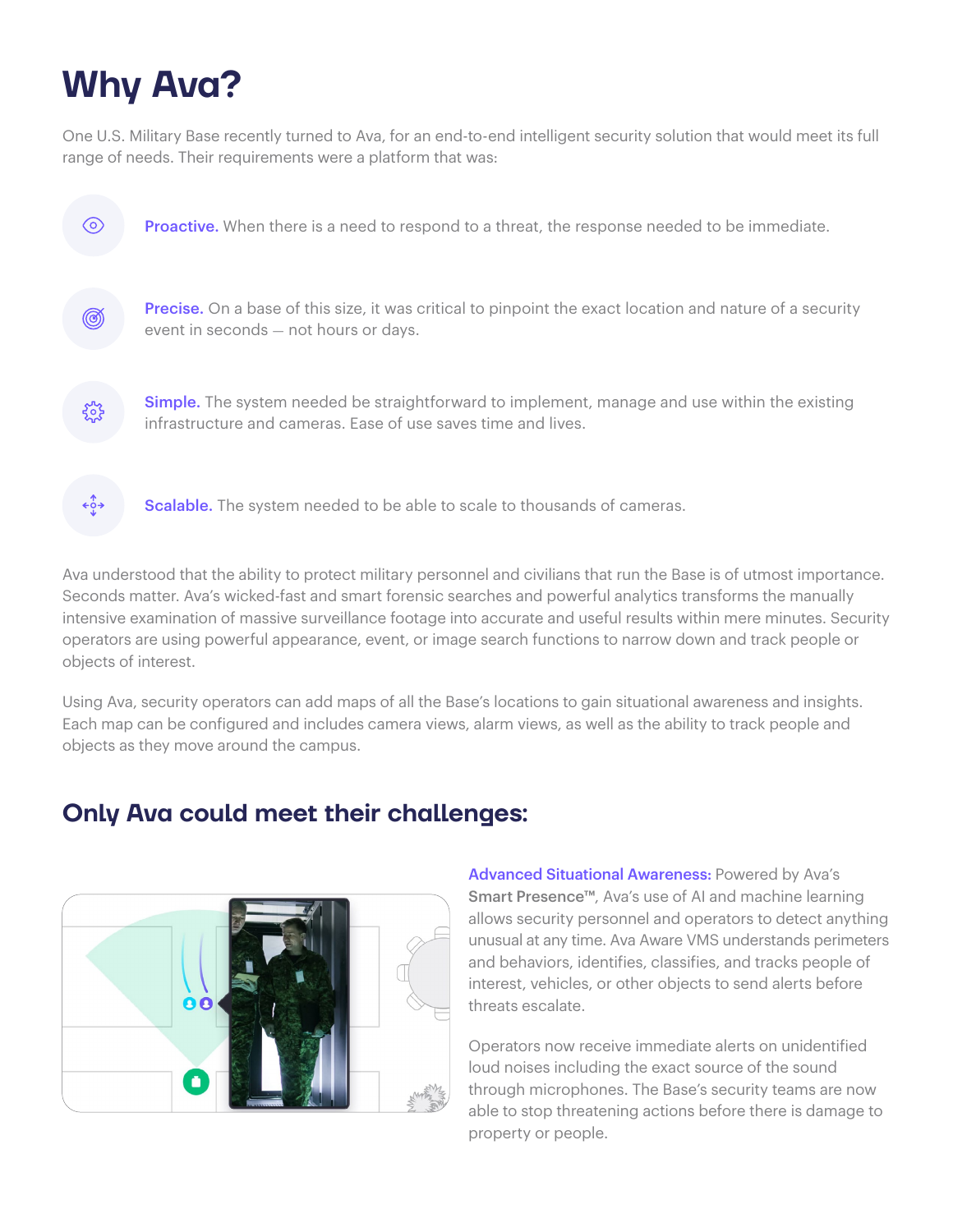

**Unauthorized Access** 06:58:20 26/10/20 ত্ত North Staircase © Staircase Close View

Rapid Incident Response: Powered by Ava's Spotlight, video streams change dynamically to bring only the relevant feeds to the attention of the operator. Real-time alerts and notifications show up on the video wall to describe the incident, the time, and place it occurred.

Using Ava's Smart Search™, the Base is able to search by event and similarity to perform appearance and image detection powered by machine learning capabilities to comb through countless hours of video within seconds.

#### Real-time Analytics:

Ava provided the Base with threat detection and notifications in real-time and uses intelligent algorithms and self-learning to detect abnormal behavior. The platform will alert the Base's security operators in realtime. It will intelligently highlight what's relevant from all of the Base's cameras, in real-time, all the time.

Ava's video hardware is TAA (Trade Agreement Act) Compliant, enabling **NDAA Compliant:** Ava sixuded hardware is TAA (Trade Agreer)<br>any base to be fully NDAA 889 compliant.

### **Ava also provided a solution that provided operational efficiencies:**



#### Seamless integration with existing cameras.

Whether a base is replacing all or some of their cameras, Ava Aware VMS easily integrates into - and enhances - existing cameras with the same AI capabilities. Now, existing ONVIF cameras are enhanced with analytics such as object detection, people and vehicle count, similaritybased searching and more. By linking all existing cameras into a larger, AI-based video analytic platform, the base can leverage these powerful analytics across 'all the cameras, all the time'.



#### Access Control Integration.

Ava's solution easily integrates into access control, remote monitoring, and existing infrastructure. Monitoring the entire base can be done as part of a single video management system.



#### Scalable:

The platform can easily be clustered to meet the growing needs of a base, from hundreds to thousands of cameras.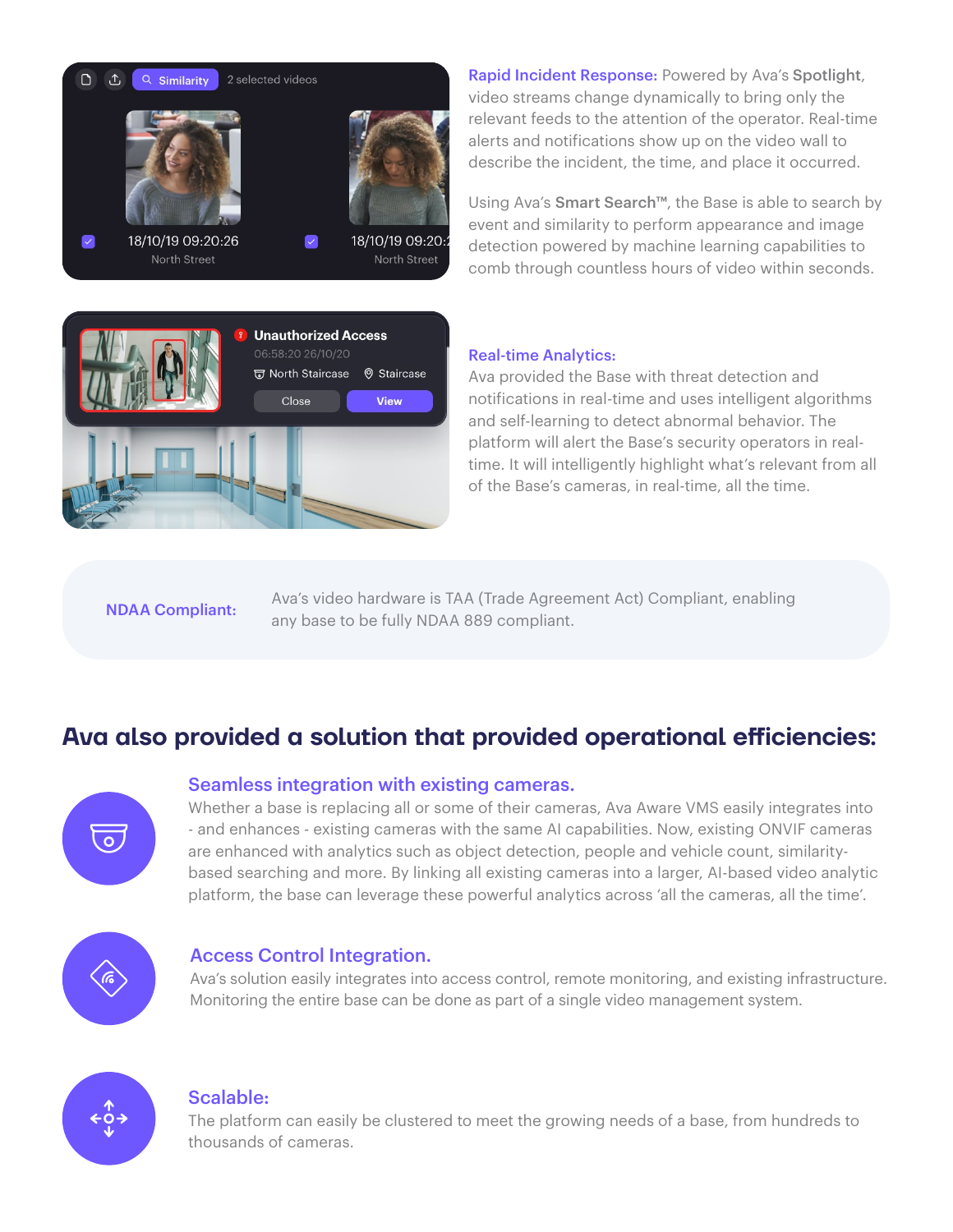

#### Deployment simplicity:

Ava's system is designed for overall simplicity and readiness for deployment. With security cameras that were ready to go - fully loaded with out-of-the-box Ava Aware software - the base could easily replace cameras in a phased implementation, minimizing installation time and eliminating downtime. Ava's simplified licensing/pricing model further simplified deployment.

The same simplicity extends to maintaining scalable management within a base's group configuration policies. Plug and play configuration removes the need for user names and passwords, pre-configuration steps, and default settings.

And finally, the base chose the Ava system for its general ease of use. Security operators now have access to detailed camera information, activity logs, and advanced video adjustments in a single, user-friendly screen view.

## **Set up for success**

The Base is now set up for success with an end-to-end intelligent video security system that will scale with their needs. Highlights include:

- Camera installation, which will put the Base into full compliance with NDAA-889.
- The Base now has the highest level of security, to protect against the vulnerabilities of the connected world. The equipment has end-to-end encryption, factory-installed certificates, and records detailed audit trails of both operators and administrators to assist with any other compliance requirements.
- Security operators have gone from having "data overload" to easily and quickly accessing "actionable insights" to drive more confident and proactive security decisions. By leveraging powerful analytics, the Base's operators:
	- are able to respond in real-time and investigate incidents faster and with fewer resources. Operators are able to act on the system's identification of objects, events, anomalies, and similarities that detect issues as they unfold.
	- have full occupancy insight to manage the flow of people and traffic across the Base in support of COVID-19 rules and regulations. Ava Smart Presence™ includes a people and vehicle counter to track objects in real-time, allowing for historical analysis and reporting. Configurable maps of all locations provide instant situational awareness and insights.
- The Base seamlessly integrated the new system with existing access controls and non-banned cameras to cost-effectively meet the mandate and fully leverage analytics across the entire security system.
- Security teams at the Base can trust in a powerful security solution that doesn't inadvertently contain technology that poses a new threat.

Whether enhancing your existing cameras with advanced video analytics, replacing your entire video security system to meet the NDAA mandate, or creating a solution from scratch, the U.S. Military and supporting agencies can benefit from Ava's secure cameras and leverage Ava's powerful analytics for the highest levels of proactive security.